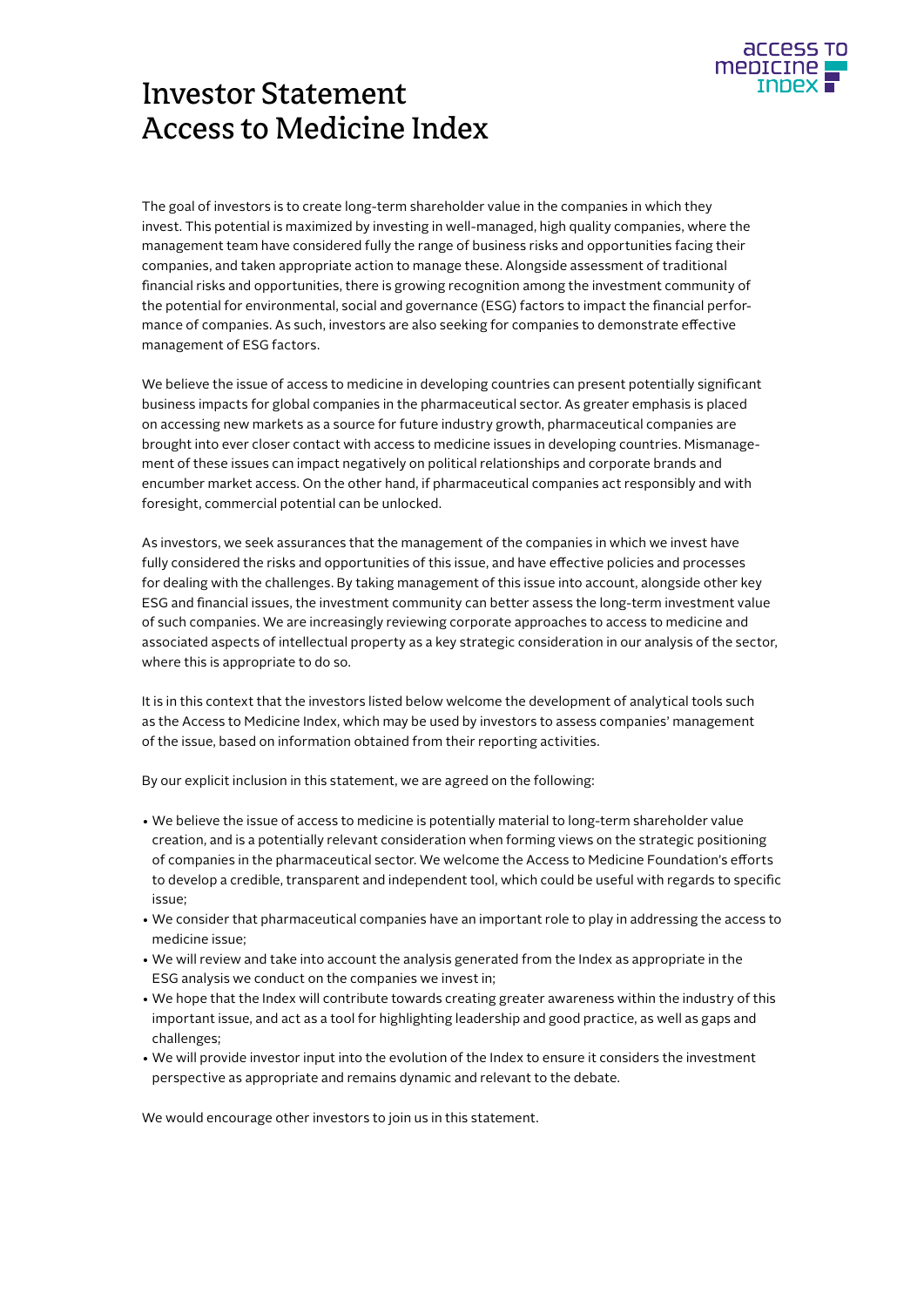## **ACCESS TO** medicine

#### **SIGNATORY INVESTORS**

| AberdeenStandard<br>Investments                                    | achmea <b>D</b>                        | actiam                                       | Adrian<br>Dominican<br>Sisters                            | <b>EGON</b>                                                                            | <b>asquo</b>                                                 | alecta                                            | American Century<br>Investments <sup>®</sup>            |
|--------------------------------------------------------------------|----------------------------------------|----------------------------------------------|-----------------------------------------------------------|----------------------------------------------------------------------------------------|--------------------------------------------------------------|---------------------------------------------------|---------------------------------------------------------|
| AMPCAPITAL ※                                                       | Amundi                                 | <b>i</b> s apg                               | $asn$ bank                                                | a.s.r.<br>de nederlandse<br>verzekerings<br>maatschappij<br>voor alle<br>verzekeringen | Asset<br>Management<br>One<br>Asset Management One Co., Ltd. | 49<br><b>AURIGA</b>                               | <b>Waustralianethical</b>                               |
| AVIVA<br><b>INVESTORS</b>                                          | Investment<br><b>AM</b> Managers       | BancoPostaFondi SGR                          | BMO <sup>4</sup><br><b>BMO Global Asset</b><br>Management | <b>BNP PARIBAS</b><br><b>INVESTMENT PARTNERS</b>                                       | <b>BON SECOURS MERCY HEALTH</b>                              | <b>BOSTON</b> COMMON<br>ASSET MANAGEMENT          | Boston Trust Walden                                     |
| Calvert $\equiv$                                                   | <b>CANDRIAM®</b>                       | CAST<br>LEFI<br>ELD *                        | CCLA<br><b>GOOD INVESTMENT</b>                            | æ<br><b>Central Finance Board</b>                                                      | Church of Sweden                                             | <b>ClearBridge</b><br>Investme                    |                                                         |
| <b>COMETA</b>                                                      | <b>GOMGEST</b>                         | vcz                                          | C-Quadrat<br><b>CQ</b><br>Impact Asset<br>Management      | Crédit Mutuel<br><b>Asset Management</b>                                               | Ø                                                            | <b>DAI-ICHI LIFE</b>                              | <sup>1</sup> DANA Advisors                              |
| €<br>DAUGHTERS<br>of CHARITY                                       | Dignity Health                         | <b>*Domini</b>                               | GCO                                                       | ecofi                                                                                  | edentree                                                     | 器<br><b>EDMOND</b><br>DE ROTHSCHILD               | <b>EFG</b>                                              |
| 多EGAMO<br>GROUPE VVV                                               | Epworth                                | <b>XEthicalPartners</b>                      | $\bullet$ ethos                                           | <b>38 etica</b> son                                                                    | Federated -<br><b>Hermes</b>                                 | Co forma futura                                   | forward PROGRESS                                        |
| AM<br>Investments                                                  | Groupama                               | <b>Harmonie</b><br>mutuelle                  | <b>HEXAVEST</b>                                           | iberCaja<br>F,<br>Gestión                                                              | <b>IMPAX</b> Asset                                           | Indecap.                                          | INTERFAITH<br><b>EN CENTER ON</b><br><b>CR</b> CONFORME |
| <b>B</b> J. SAFRA SARASIN<br><b>Sales Frank Section since 1841</b> | Janus Henderson                        | <b>JENNISON 5</b>                            | <b>JLensa®®</b><br><b>INVESTOR NETWORK</b>                | 鄝<br><b>BERENBERG</b>                                                                  | Kempen                                                       | 罗<br>BANQUE<br>ASSET<br>MANAGEMENT                | <b>LA FINANCIÈRE</b><br>$\mathbf{r}$<br>DE L'ÉCHIQUIER  |
| Länsförsäkringar                                                   | Legal&<br>General                      | <b>LOCAL</b><br>NMENT<br><b>SUPER</b>        | M <sub>&amp;G</sub>                                       | MMACSF                                                                                 | 攀<br><b>VERC</b>                                             | <b>Miller</b> Howard<br><b>STMENTS</b>            | . ∗. *<br>mirova<br><b>Responsible Investig</b>         |
| M                                                                  | NATIXIS                                | <u>NEI</u>                                   | NN investment<br>π<br>partners                            | NOMURA ASSET MANAGEMENT                                                                | Nordeo <sup>2</sup>                                          | Northwest Coalition for<br>lesponsible Investment | Asset<br>Management                                     |
| Öhman                                                              | <b>PARNASSUS</b><br><b>INVESTMENTS</b> | <b>PAX</b><br>Pax World Mutual Funds         | pma <sub>l</sub>                                          | PGGM                                                                                   | <b>Postevita</b>                                             | QUAESTIO                                          | ram                                                     |
| Rathbone<br>Greenbank<br>Investments                               | <b>RM REYNDERS MCARGIN</b>             | <b>ROBECO</b>                                | <b>ROYAL</b><br>LONDON                                    | 器 Schroders                                                                            | <b>SEB</b>                                                   | <b>SPH</b>                                        | <b>SPMS</b>                                             |
| ٧n<br><b>Stewart Investors</b><br>Sustainable Funds Group          | ලන storebrand                          | TRUST ASSET MANAGEMENT                       | Swedbank <sup>®</sup>                                     | ¢<br><b>SYCO</b><br>MORE                                                               | <b>T.RowePrice</b>                                           | Si, Joseph                                        | 77<br>THE SISTERS<br>OF ST. FRANCIS<br>OF PHILADELPHIA  |
| 19 INVESTMENT                                                      | y.<br><b>SUSTAINABILITY</b><br>GROUP   | P<br><b>TOKIO MARINE</b><br><b>ASSET MGT</b> | <b>GTRILLIUM</b>                                          | Trinity Health                                                                         | <b>Triodos &amp; Investment Management</b>                   | trusteem <b>(*</b> )                              | ※UBS                                                    |
| UNITED CHURCH FUNDS                                                | <u>USS</u>                             | VALORI                                       | <b>Vancity</b>                                            | <b>VARMA</b>                                                                           | Vontobel                                                     | WHEB                                              | Zevin Asset Management, LLC                             |
| Zürcher<br>Kantonalbank                                            |                                        |                                              |                                                           |                                                                                        |                                                              |                                                   |                                                         |

#### **TOTAL ASSETS UNDER MANAGEMENT IN EXCESS OF USD 20 TRILLION**

For more information please contact Mara Lilley mlilley@accesstomedicinefoundation.org

+ 31 (0) 20 21 53 535